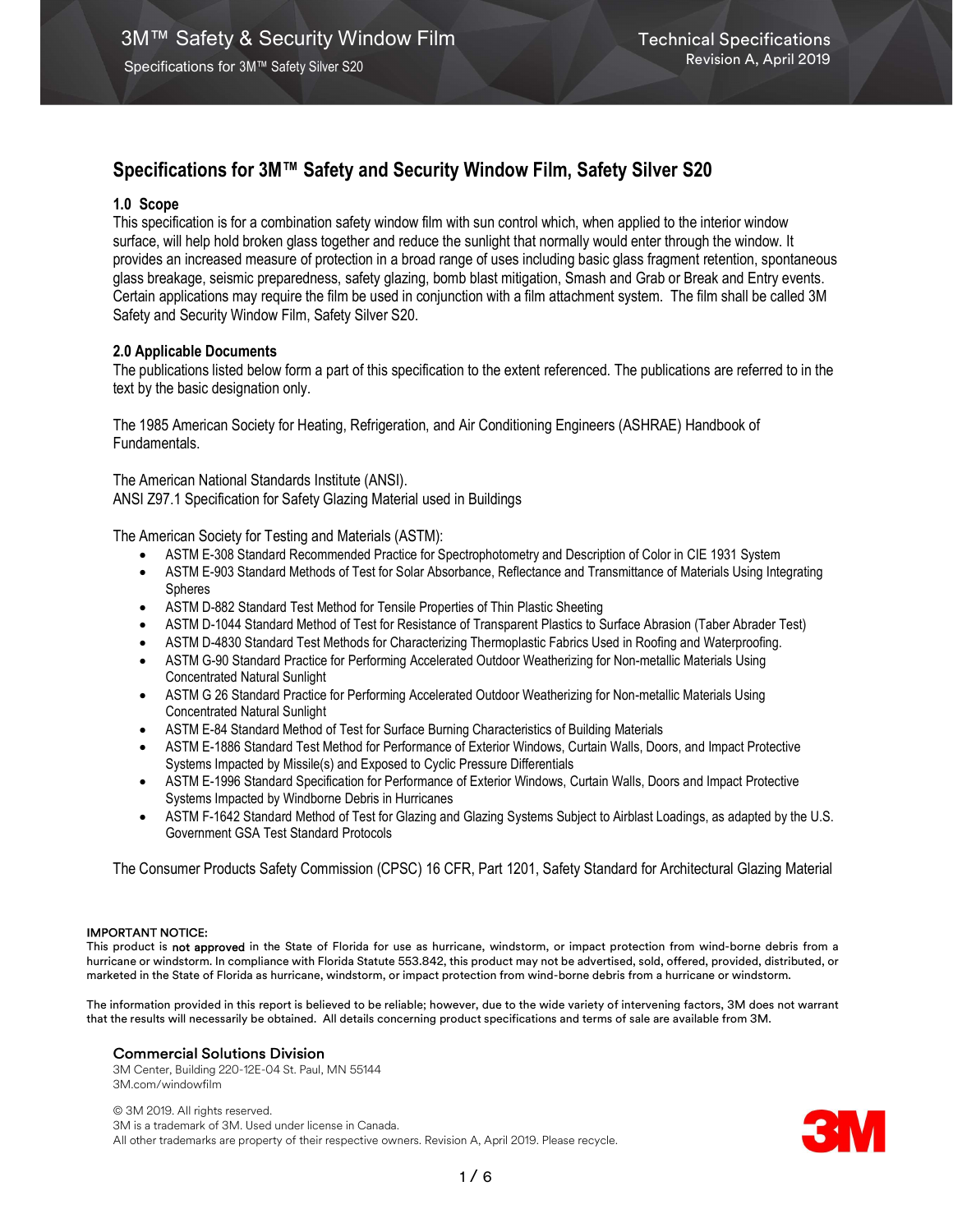GSA-TS01-2003 General Services Administration Standard Test for Glazing and Glazing Systems Subject to Airblast Loadings

Window. A Computer Tool for Analyzing Window Thermal Performance, Lawrence Berkeley Laboratory

#### 3.0 Requirements of the Film

3.1 Film Material: The film material shall consist of an optically clear polyester film laminated to a metalized polyester film for added color and sun control performance, with a durable acrylic abrasion resistant coating over one surface, and a UV stabilized pressure sensitive adhesive on the other. The film color is derived from the metal coatings and will not contain dyed polyester. The film shall have a nominal thickness of 8 mils (0.008 inches). There shall be no evidence of coating voids. The film shall be identified as to Manufacturer of Origin (hereafter to be called Manufacturer).

### 3.2 Film Properties, with coatings (nominal):

- a) Tensile Strength (ASTM D882): 22,000 (MD) / 30,000 psi (TD)
- b) Break Strength (ASTM D882): 159 lb/in (MD) / 247 lb/in (TD)
- c) Percent Elongation at Break (ASTM D882): 95 % (MD) / 76 % (TD)
- d) Yield Strength (ASTM D882): >12,000 psi (MD)
- e) Percent Elongation at Yield (ASTM D882): >3%
- f) Modulus (ASTM D882): 560 kpsi (MD) / 650 kpsi (TD)
- 3.3 Solar Performance Properties: film applied to ¼" thick clear glass (NFRC 100/200)
- a) Visible Light Transmission: 17%
- b) Visible Reflection: 56% exterior / 58% interior
- c) Ultraviolet Transmission: less than 1% (300 380 nm)
- d) Solar Heat Gain Coefficient: 0.23

3.4 Flammability: The Manufacturer shall provide independent test data showing that the window film shall meet the requirements of a Class A Interior Finish for Building Materials for both Flame Spread Index and Smoked Development Values per ASTM E-84.

- a) Flame Spread Index (FDI): 0
- b) Smoke Developed Index (SDI): 15

3.5 Abrasion Resistance: The Manufacturer shall provide independent test data showing that the film shall have a surface coating that is resistant to abrasion such that, less than 5% increase of transmitted light haze will result in accordance with ASTM D-1044 using 100 cycles, 500 grams weight, and the CS10F Calibrase Wheel.

3.6 Adhesive System: The film shall be supplied with a high mass pressure sensitive weatherable acrylate adhesive applied uniformly over the surface opposite the abrasion resistant coated surface. The adhesive shall be pressure sensitive (not water activated) and physically bond (not chemically bond) to the glass. The adhesive shall be essentially optically flat and shall meet the following criteria:

a. Viewing the film from a distance of ten feet at angles up to 45 degrees from either side of the glass, the film itself shall not appear distorted.

#### IMPORTANT NOTICE:

This product is not approved in the State of Florida for use as hurricane, windstorm, or impact protection from wind-borne debris from a hurricane or windstorm. In compliance with Florida Statute 553.842, this product may not be advertised, sold, offered, provided, distributed, or marketed in the State of Florida as hurricane, windstorm, or impact protection from wind-borne debris from a hurricane or windstorm.

The information provided in this report is believed to be reliable; however, due to the wide variety of intervening factors, 3M does not warrant that the results will necessarily be obtained. All details concerning product specifications and terms of sale are available from 3M.

#### Commercial Solutions Division

3M Center, Building 220-12E-04 St. Paul, MN 55144 3M.com/windowfilm

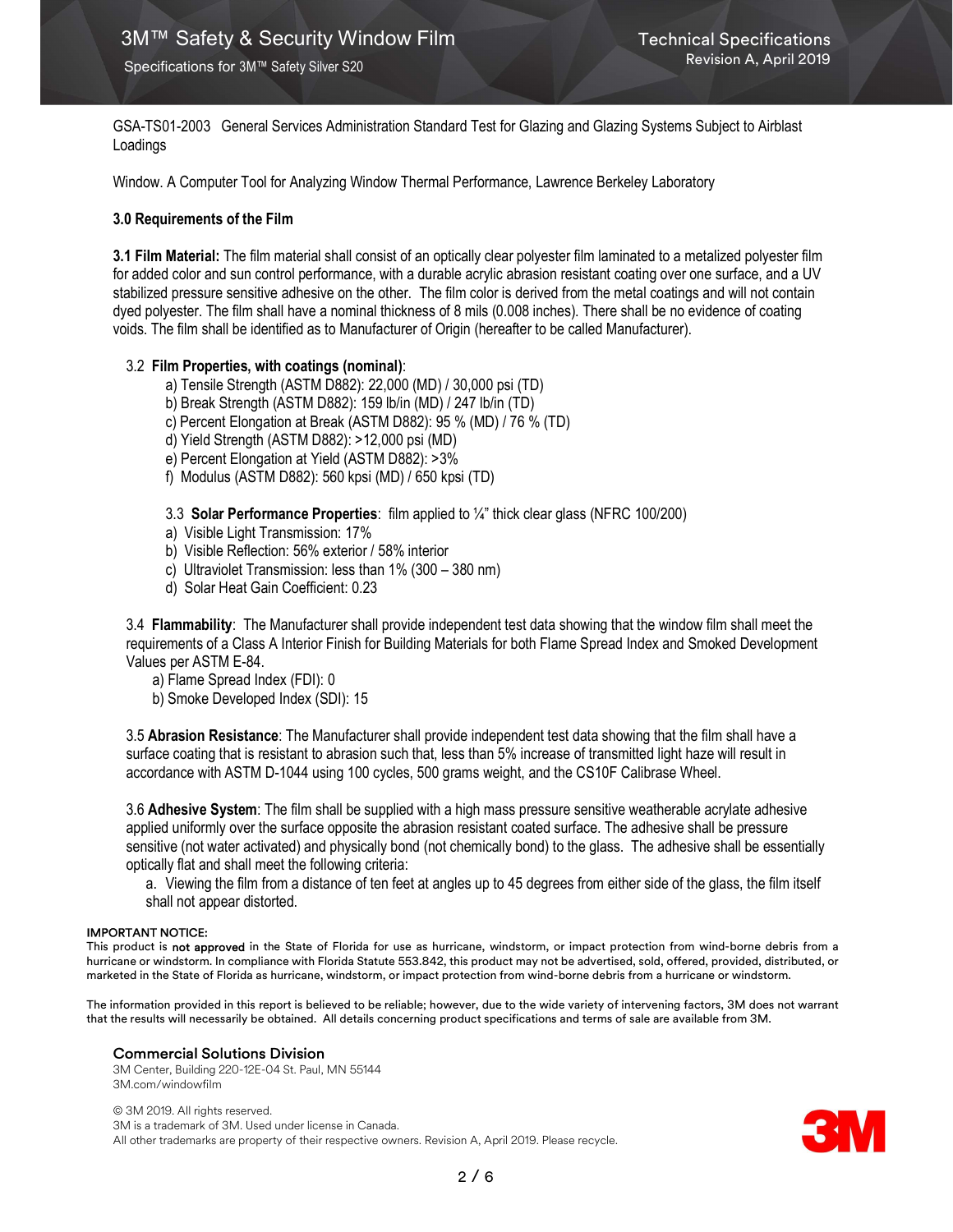b. It shall not be necessary to seal around the edges of the applied film system with a lacquer or other substance in order to prevent moisture or free water from penetrating under the film system.

3.7 Impact Resistance for Safety Glazing: The Manufacturer shall provide independent test data showing that the film, when applied to either side of the window glass, shall meet the 400 ft-lb impact requirements of 16 CFR 1201 (Category 2) and ANSI Z97.1 (Class A, Unlimited). Testing shall be done with film applied on ¼" annealed glass.

3.8 Impact Protection: The Manufacturer shall provide independent test data showing the following: a. Film shall pass impact of Small Missile "A" and withstand subsequent pressure cycling (per ASTMs E1996 and E1886) at +/- 60 psf Design Pressure with use of 3M Impact Protection Adhesive attachment system.

3.9 Bomb Blast Mitigation: The Manufacturer shall provide independent test data showing the following:

a. GSA Rating of "2" / ASTM F1642 "Minimal Hazard" with blast pressure of 4 psi and 28 psi\*msec blast impulse, on 1/4 inch (6 mm) annealed single pane glass and 3M Impact Protection Profile Attachment system b. GSA Rating of "2"/ ASTM F1642 "Minimal Hazard" with blast pressure of 6 psi and 42 psi\*msec blast impulse, on 1/4 inch (6 mm) annealed single pane glass and 3M Impact Protection Adhesive Attachment system c. GSA Rating of "2" / ASTM F1642 "No Hazard" with blast pressure of 4 psi and 28 psi\*msec blast impulse, on 1/4 inch (6 mm) tempered single pane glass and 3M Impact Protection Adhesive Attachment system d. GSA Rating of "2" / ASTM F1642 "No Hazard" with blast pressure of 6 psi and 42 psi\*msec blast impulse, on 1 inch (25 mm) double pane tempered glass and 3M Impact Protection Adhesive Attachment system

#### 4.0 Requirements of the Authorized Dealer/Applicator (ADA)

4.1 The ADA shall provide documentation that the ADA is authorized by the Manufacturer of the window film to install said window film as per the Manufacturer's specifications and in accordance with specific requests as to be determined and agreed to by the customer.

4.2 Authorization of dealership may be verified through the company's 3M ID Number.

4.3 The ADA will provide a commercial building reference list of ten (10) properties where the ADA has installed window film. This list will include the following information:

\* Name of building

- \* The name and telephone number of a management contact
- \* Type of glass
- \* Type of film
- \* Amount of film installed
- \* Date of completion

## 5.0 Requirements of the Manufacturer

5.1 The Manufacturer will ensure proper quality control during production, shipping and inventory, clearly identify and label each film core with the product designation and run number.

#### IMPORTANT NOTICE:

This product is not approved in the State of Florida for use as hurricane, windstorm, or impact protection from wind-borne debris from a hurricane or windstorm. In compliance with Florida Statute 553.842, this product may not be advertised, sold, offered, provided, distributed, or marketed in the State of Florida as hurricane, windstorm, or impact protection from wind-borne debris from a hurricane or windstorm.

The information provided in this report is believed to be reliable; however, due to the wide variety of intervening factors, 3M does not warrant that the results will necessarily be obtained. All details concerning product specifications and terms of sale are available from 3M.

#### Commercial Solutions Division

3M Center, Building 220-12E-04 St. Paul, MN 55144 3M.com/windowfilm

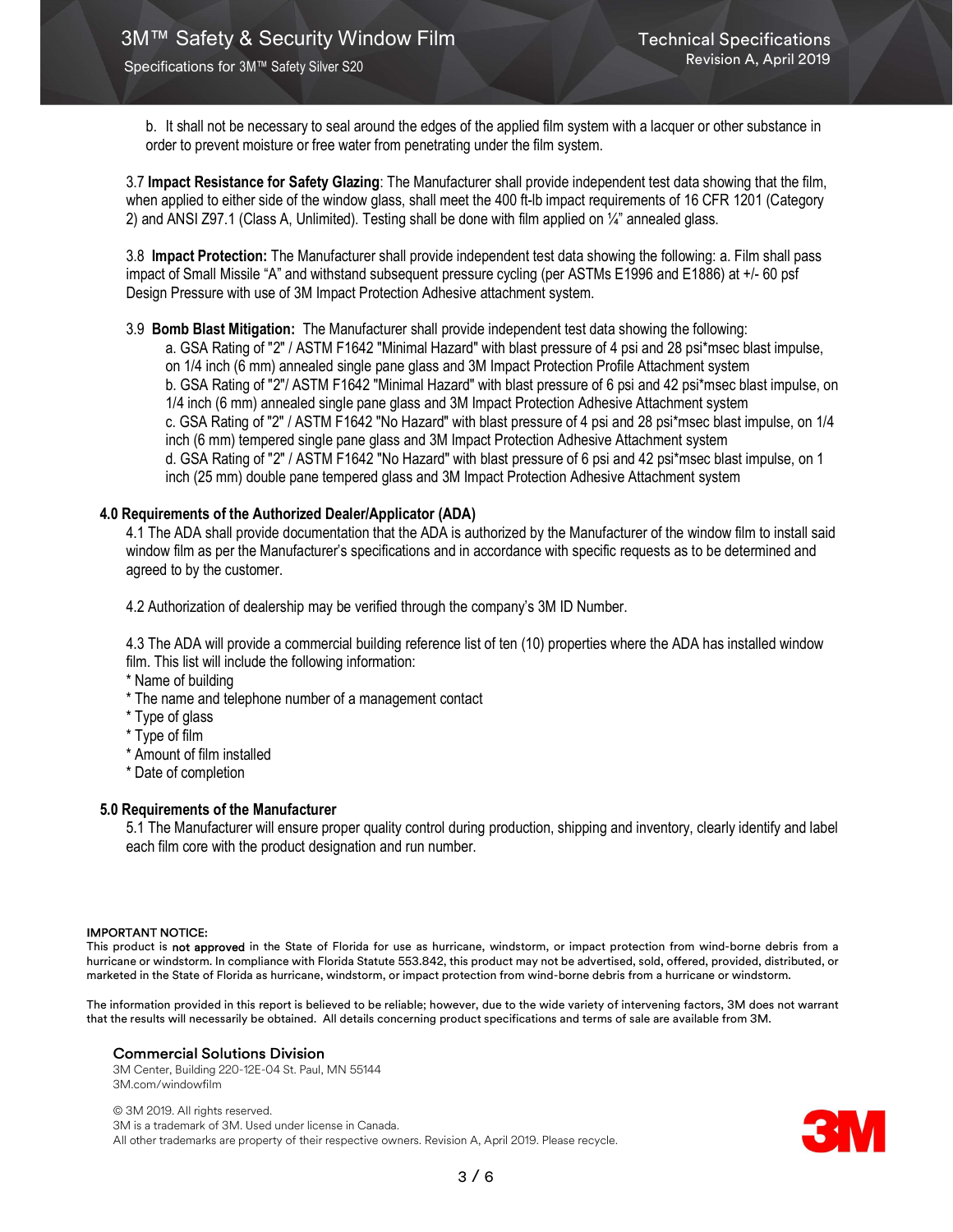5.2 Materials shall be manufactured by: 3M Commercial Solutions Division 3M Center, Building 280 St. Paul, MN 55144-1000

Purchased Through: Energy Products Distribution 9223 Harford Road Baltimore, MD 21234 1-800-537-3911 | info@epdwindowfilm.com

# 6.0 Application

6.1 Examination: Examine glass surfaces to receive new film and verify that they are free from defects and imperfections, which will affect the final appearance. Correct all such deficiencies before starting film application.

# 6.2 Preparation:

a. The window and window framing will be cleaned thoroughly with a neutral cleaning solution. The inside surface of the window glass shall be scraped with stainless steel razor blades with clean, sharp edges to ensure the removal of any foreign contaminants without damages the glass surface.

b. Drop cloths or other absorbent material shall be placed on the window sill or sash to absorb moisture accumulation generated by the film application.

6.3 Installation: The film shall be applied as to the specifications of the Manufacturer by an ADA.

a. Materials will be delivered to the job site with the manufacturer's labels intact and legible.

b. To minimize waste, the film will be cut to specification utilizing a vertical dispenser designed for that purpose. Film edges shall be cut neatly and square at a uniform distance of 1/8" (3 mm) to 1/16" (1.6 mm) of the window-sealing device.

c. Film shall be wet-applied using clean water and slip solution to facilitate positioning of the film onto glass.

d. To ensure efficient removal of excess water from the underside of the film and to maximize bonding of the pressure sensitive adhesive, polyplastic bladed squeegees shall be used.

e. Upon completion, the film may have a dimpled appearance from residual moisture. Said moisture shall, under reasonable weather conditions, dry flat with no moisture dimples within a period of 30 calendar days when viewed under normal viewing conditions.

f. After installation, any leftover material will be removed and the work area will be returned to original condition. Use all necessary means to protect the film before, during and after the installation.

# 7.0 Cleaning

The film may be washed using common window cleaning solutions, including ammonia solutions, 30 days after application. Abrasive type cleaning agents and bristle brushes, which could scratch the film, must not be used. Synthetic sponges or soft cloths are recommended.

# 8.0 Warranty

a) The application shall be warranted by the film manufacturer (3M) for a period of \_\_\_\_\_ years in that the film will maintain solar reflective properties without cracking, crazing, delaminating, peeling, or discoloration. In the event that the product is found to be defective under warranty, the film manufacturer (3M) will replace such quantity of the film proved to be defective, and will additionally provide the removal and reapplication labor free of charge.

#### IMPORTANT NOTICE:

This product is not approved in the State of Florida for use as hurricane, windstorm, or impact protection from wind-borne debris from a hurricane or windstorm. In compliance with Florida Statute 553.842, this product may not be advertised, sold, offered, provided, distributed, or marketed in the State of Florida as hurricane, windstorm, or impact protection from wind-borne debris from a hurricane or windstorm.

The information provided in this report is believed to be reliable; however, due to the wide variety of intervening factors, 3M does not warrant that the results will necessarily be obtained. All details concerning product specifications and terms of sale are available from 3M.

#### Commercial Solutions Division

3M Center, Building 220-12E-04 St. Paul, MN 55144 3M.com/windowfilm

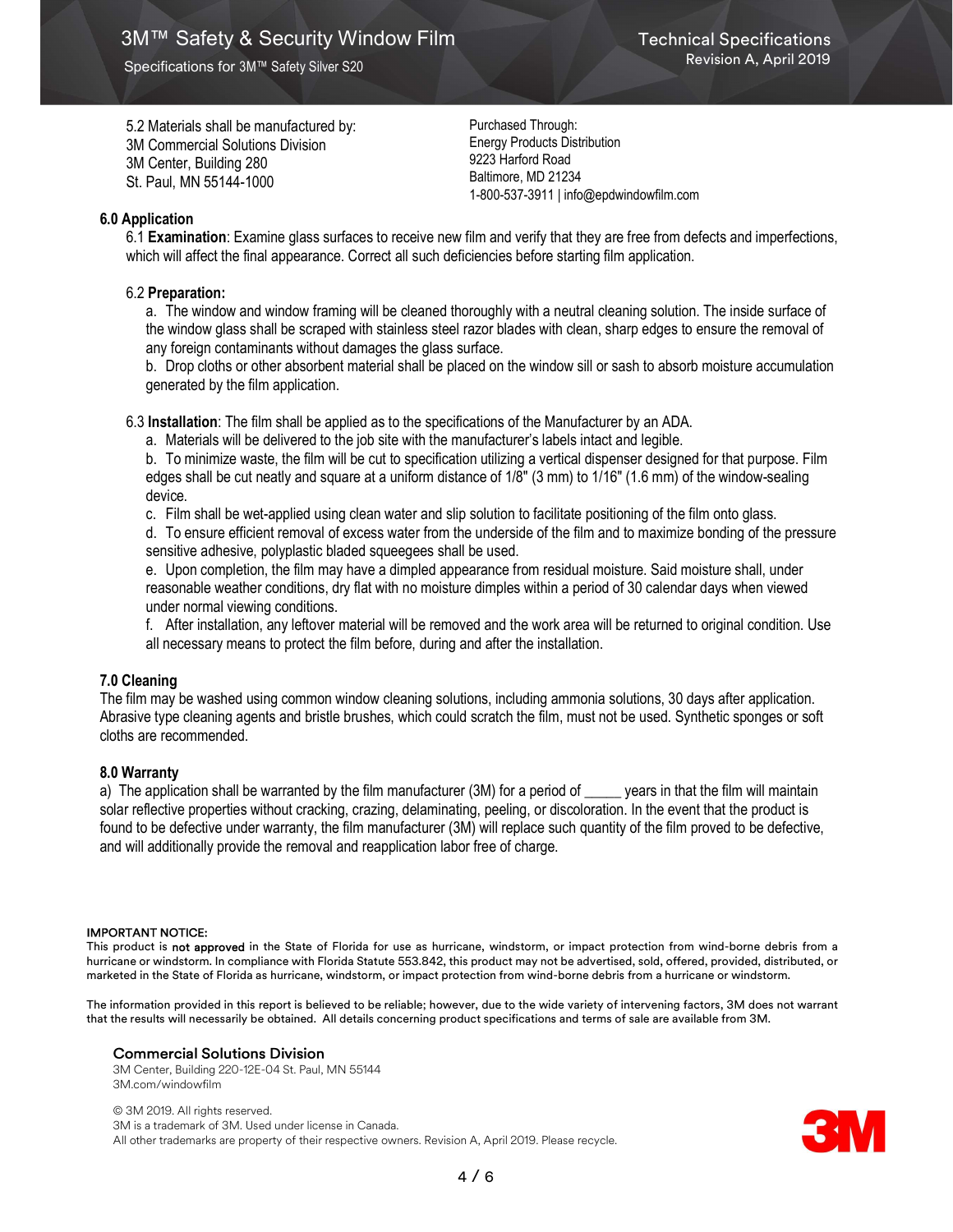b) 8.2 The film manufacturer (3M) also warrants against glass failure due to thermal shock fracture of the glass window unit (maximum value \$500 per window) provided the film is applied to recommended types of glass and the failure occurs within sixty (60) months from the start of application. Any glass failure must be reviewed by the film manufacturer (3M) prior to replacement.

#### IMPORTANT NOTICE:

This product is not approved in the State of Florida for use as hurricane, windstorm, or impact protection from wind-borne debris from a hurricane or windstorm. In compliance with Florida Statute 553.842, this product may not be advertised, sold, offered, provided, distributed, or marketed in the State of Florida as hurricane, windstorm, or impact protection from wind-borne debris from a hurricane or windstorm.

The information provided in this report is believed to be reliable; however, due to the wide variety of intervening factors, 3M does not warrant that the results will necessarily be obtained. All details concerning product specifications and terms of sale are available from 3M.

#### Commercial Solutions Division

3M Center, Building 220-12E-04 St. Paul, MN 55144 3M.com/windowfilm